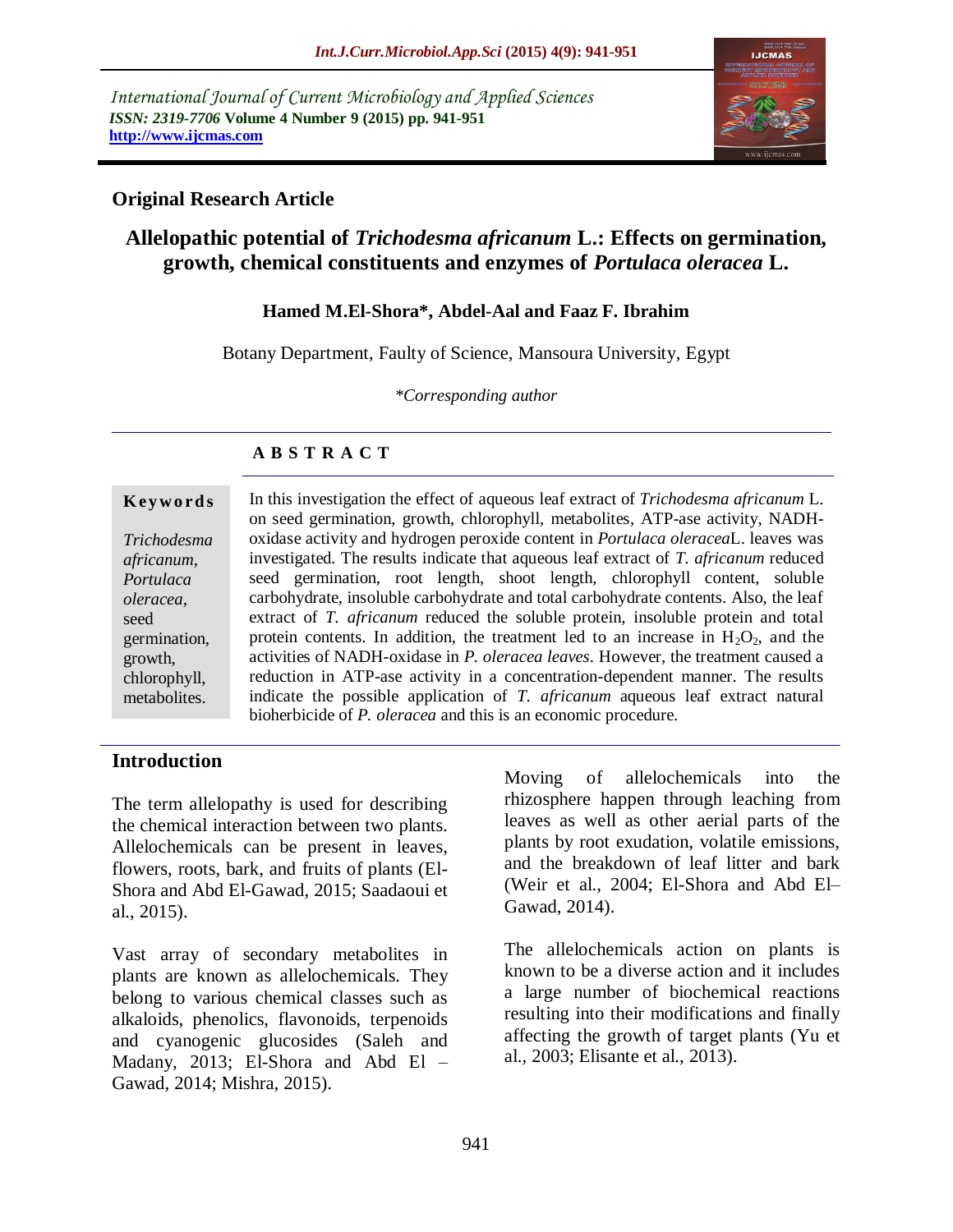The influence of allelochemicals usually occurs in the early life cycle of plants causing inhibition of seed germination and/or inhibition of seedling growth (Einhellig, 1995; El-Shora and Abd El– Gawad, 2014).

Among the known influences of allelopathy are, anatomically abnormalities, reduction in uptake, reduction in seed germination, reduction of seedling growth, and chlorosis. The rate of the inhibition by allelochemicals is dependent on the concentration of tested plant extract (El-Shora and Abdel – Gawad, 2015; Mishra, 2015).

### *Portulaca oleracea*

*Portulaca olercea* L. (purslane) (Family: Portulacaceae) is a general troublesome weed worldwide. It is competitor for crops, can quickly establish, regenerates by the method of vegetative reproduction and affect the growth of crop plants (Mohamed and Hussein, 1994).

Thus, the present work aimed to investigate the allelopathic effect of leaf extract of *T. africanum* on seed germination, growth, metabolites, pigment content and ATP-ase enzyme activity in *P. oleracea*.

### **Materials and Methods**

### **Plant material**

*T. africanum* was collected from WadiHaqul in the desert of Egypt. The plant leaves were air dried for few days and ground.

### **Preparation of aqueous extract from** *T. africanum*

A sample (10 g) of the air dried powder was mixed with 100 ml distilled water followed by shaking overnight at 4°C. The mixture was filtered using cheesecloth and

centrifuged for 30 min at 3000 g. The resulting supernatant represented the stock solution 10 % (w/v). The various tested concentration  $(2, 4, 6, 8, 10, 10, 10)$  were prepared from the supernatant by subsequent dilutions with distilled water.

### **Germination and growth of** *P. oleracea*

*P. oleracea* seeds were germinated according to El-Shora (1993).The seed wee surface sterilized by 0.1 % (w/v)  $HgCl<sub>2</sub>$ followed by washing several times under running tap water and later in distilled water. Seeds were divided into 6 groups, the first group soaked in distilled water to represent the control. The other five remaining groups were soaked in 2, 4, 6, 8 and 10 %  $(w/v)$ aqueous leaf extract of *T. africanum*. Ten uniform seeds were placed in each of 6 clean Petri dishes which have been lined with two layers of filter paper and moistened with 10 ml of the aqueous leaf extract used. The Petri dishes were incubated at 25 °C for 14 days. At the end of the incubation period, the length of roots and shoots was measured in 5 seedlings picked up randomly.

### **Determination of total chlorophyll**

The total chlorophyll content was determined according to the method adopted by Shankar et al. (2003). A sample of  $0.5 g$ fresh weight of *P. oleracea* leaves was ground in 10 mL of 95% ethanol followed by centrifuging at 5000 rpm for 15 minutes. The resulting supernatant was collected and the absorbance was measured at both 664 nm and 647 nm against reagent blank.

### **Determination of total and water soluble carbohydrates**

A sample of 0.5 g dry weight was hydrolyzed in 4NHCl for 2 hours in a boiling water bath for total carbohydrates. Also, 0.5 g of dry sample was extracted by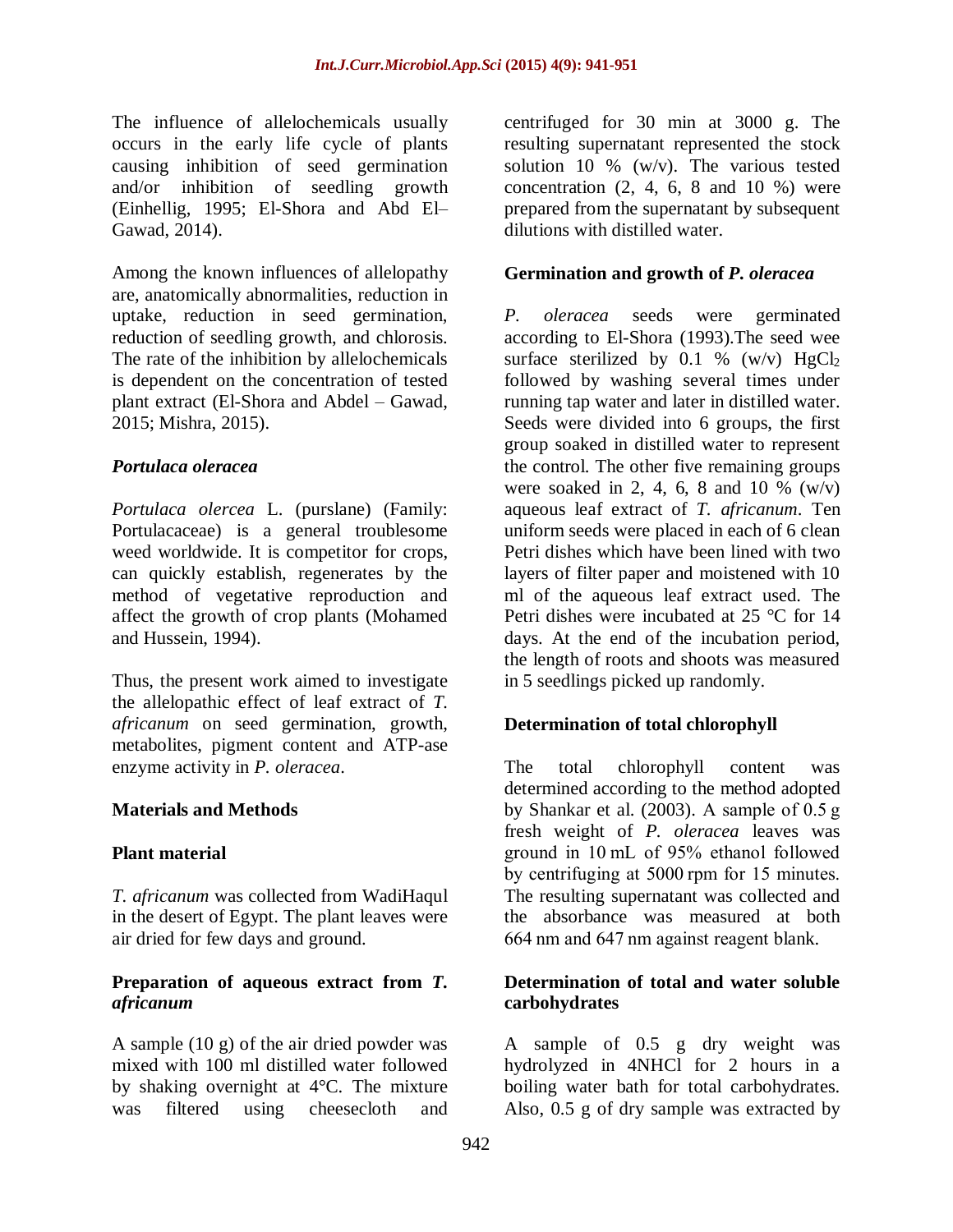distilled water for two hours. Both extracts were filtered and completed to a definite volume and determined by the anthrone sulphuric acid method (Fales, 1951). A calibration curve using pure glucose was made from which the data ware calculated.

### **Determination of insoluble carbohydrates**

The insoluble carbohydrate was calculated as the difference between the total carbohydrate and the water soluble carbohydrate of the same sample.

### **Determination of water soluble and water insoluble proteins**

A sample of (0.5 g) was boiled in 10 ml distilled water for two hours, cooled and the water extract was centrifuged. The resulting supernatant was aspirated and completed to a particular volume by distilled water the soluble proteins were determined according to the method of Bradford (1976).The residue remaining from the previous step after extraction of water soluble was homogenated in a definite volume of 1 N NaOH. One ml of this homogenate was used for estimation of the insoluble proteins by the method of Bradford (1976).

### **Determination of total proteins**

Total protein was calculated as the sum of water soluble and water insoluble proteins.

### **Estimation of hydrogen peroxide content**

Hydrogen peroxide was measured according to Alexieva et al. (2001). A sample of 0.5 g were homogenized with liquid nitrogen and suspended in chilled 5 ml of 0.1 (w/v) TCA. The homogenate was centrifuged at 10,000g for 5 min.

A sample of 0.5 ml of the resulting supernatant was mixed with 0.5 ml of 10 mM potassium phosphate buffer (pH 7.0) and 2 ml of 1 M potassium iodide (KI). The reaction was developed for 1 h in darkness. The absorbance was measured at 390 nm. Hydrogen peroxide concentration was determined using a given  $H_2O_2$  standard curve.

### **Preparation of enzyme extract**

The enzyme extract was prepared according El-Shoraand El-Naqeeb (2014). A sample (0.5 g) of leaf fresh weight were homogenized in 100 mM potassium phosphate buffer (pH 7.8) containing 0.1 mM EDTA,  $1\%$  (w/v) PVP and  $0.5\%$  $(v/v)$ Triton X-100 at 4 $\degree$ C. The homogenate was filtered through four layers of cheese cloth and centrifuged at 8,000 g for 20 min at 4°C. The extract was collected for estimation of enzyme activities.

## **Assay of ATP-ase activity**

ATP hydrolysis was measured by releasing of Pi. Standard reaction mixture of 3 ml contained: 50 mM Tricine-KOH buffer (pH 8.0), 10 mM ATP, 10 mM MgCl<sub>2</sub>, and 0.2ml of ATP-ase extract. The phosphate released from ATP was measured colorimetrically using ammonium molybdate.

### **Assay of NADH-oxidase activity**

NADH oxidase activity was determined according to Morret (1995) as the disappearance of NADH measured at 340 nm in a reaction mixture containing 25 mM Tris-Mes buffer (pH 7.5), 1mM KCN to inhibit any oxidase activity, and 150 µM NADH at 37C with stirring.

Activity was measured spectrophotometrically over two intervals of 5 min each in presence or absence of hormone or growth factor. Extinction coefficient of 6.22 was used to determine specific activity.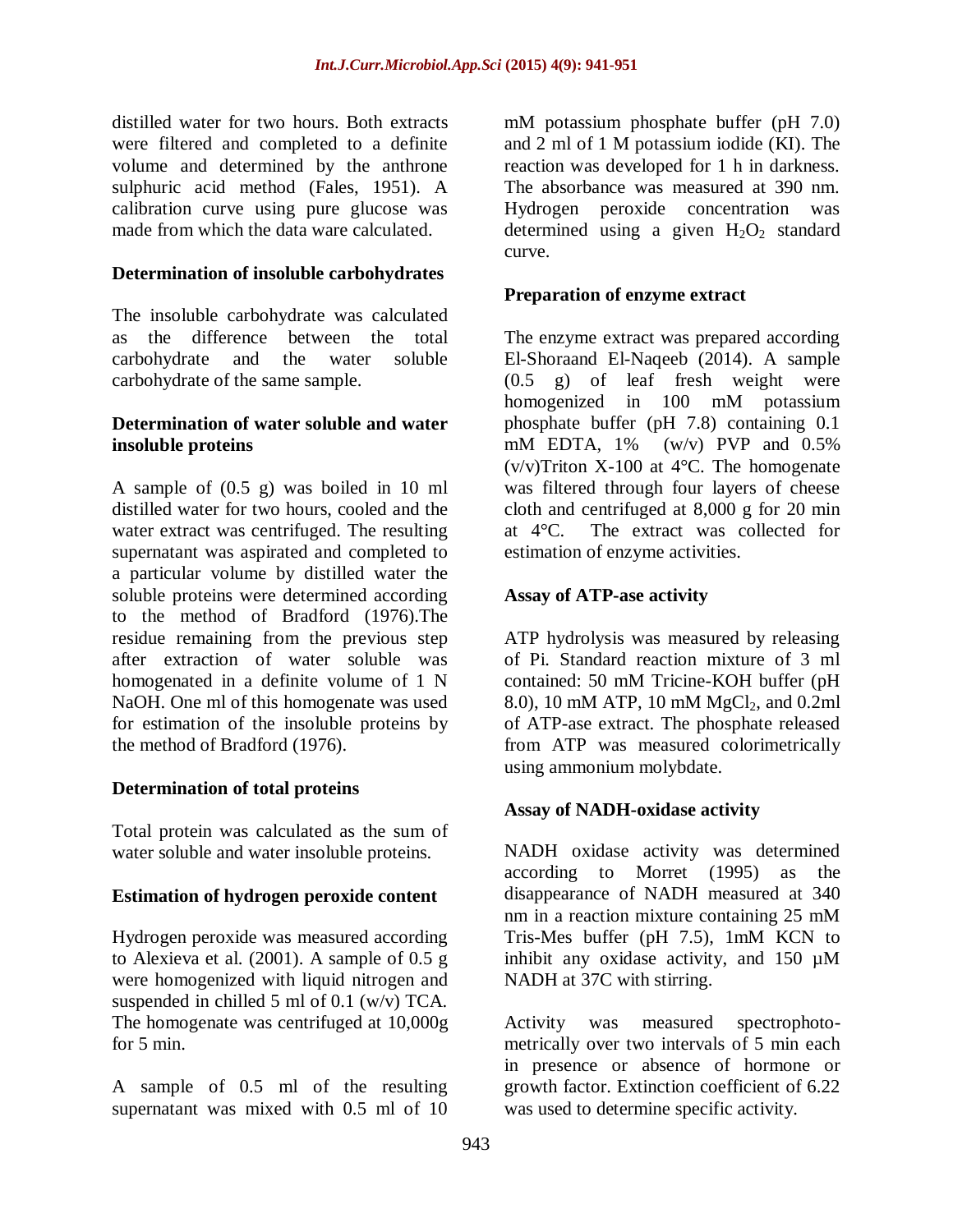### **Results and Discussion**

The effect of aqueous leaf extract of *T. africanum* on the germination of *P.oleracea* seeds was investigated as shown in Fig.1. The results indicate that treatment with leaf extract resulted in inhibition of seed germination of *P. oleracea* and the inhibition is concentration-dependent.

The influence of leaf extract on seed germination seems to be mediated through a disruption of normal cellular metabolism rather than through damaging of organelles. The process of reserve mobilization usually takes place rapidly during early stage of seed germination seems to be delayed or decreased under allelopathy stress conditions (Gniazowska and Bogatek, 2005; Mishra, 2015).

The leaf extract of *T. africanum* also caused a remarkable reduction in seedling growth of *P. oleracea*). The inhibition of root length was concentration-dependent (Fig. 2). This inhibition may be due to the inhibitors which are leached out from plant leaves resulting in changing of macromolecules such as proteins, lipids as well as nucleic acids (Hussain and Reigosa, 2011)..

The inhibition of shoot length (Fig.3) may be due to the presence of phenols. It is possible that these phenolic compounds interfered with the phosphorylation pathway and inhibiting the activation of  $Mg^{2+}$  and ATP–ase activity. Another possibility is that the inhibition of shoot length may be attributed to reduction in the synthesis of carbohydrates, protein, and nucleic acids (RNA and DNA). A third possibility is that the inhibition of shoot length may be due to the interference of phenols in cell division, biosynthetic processes as well as mineral uptake. It has been found that the influences of allelochemicals on seed germination, and the growth of shoot and root may be due to

reduction in cell division (Gholami et al., 2011; Singh and Chaudhary, 2011) which resulted from damage of cell membrane caused by allelochemicals.

In the present investigation the content of total chlorophyll was reduced (Fig. 4). The reduction in chlorophyll contents observed in all the concentrations might be due to degradation of chlorophyll pigments or reduction in their synthesis and the action of flavonoids or other phytochemicals present in leaf extract.

Allelochemicals can reduce the chlorophyll and porphyrin content and in turn affecting photosynthesis and the total plant growth (Siddiqui and Zaman, 2005). The photosynthesis potential in plants is directly proportional with the chlorophyll content present in leaf tissues which play an important role in photochemical reactions (Schlemmer et al., 2005).

The soluble carbohydrate (Fig. 5), insoluble carbohydrate (Fig. 6) and the total carbohydrate (Fig. 7) were reduced in *P. oleracea* leaves by *T. africanum* leaf extract. The reduction in carbohydrate fractions and the total carbohydrate could be due to reduction of photosynthesis because depletion of chlorophyll content under the treatment.

Also, it is possible that allelochemicals in *T. africanum* leaf extract might have interfered with the pathways of photosynthesis and consequently decreased all the metabolites including carbohydrates (Sinyl and Ranjana, 2003). Allelochemicals can inhibit PSII components and ATP synthesis (Inderjit and Duke, 2003).

Treatment of *P. oleracea* seedlings with leaf *T. africanum* extract resulted in reduction of soluble protein (Fig. 8) insoluble protein (Fig. 9) and total protein (Fig. 10). It is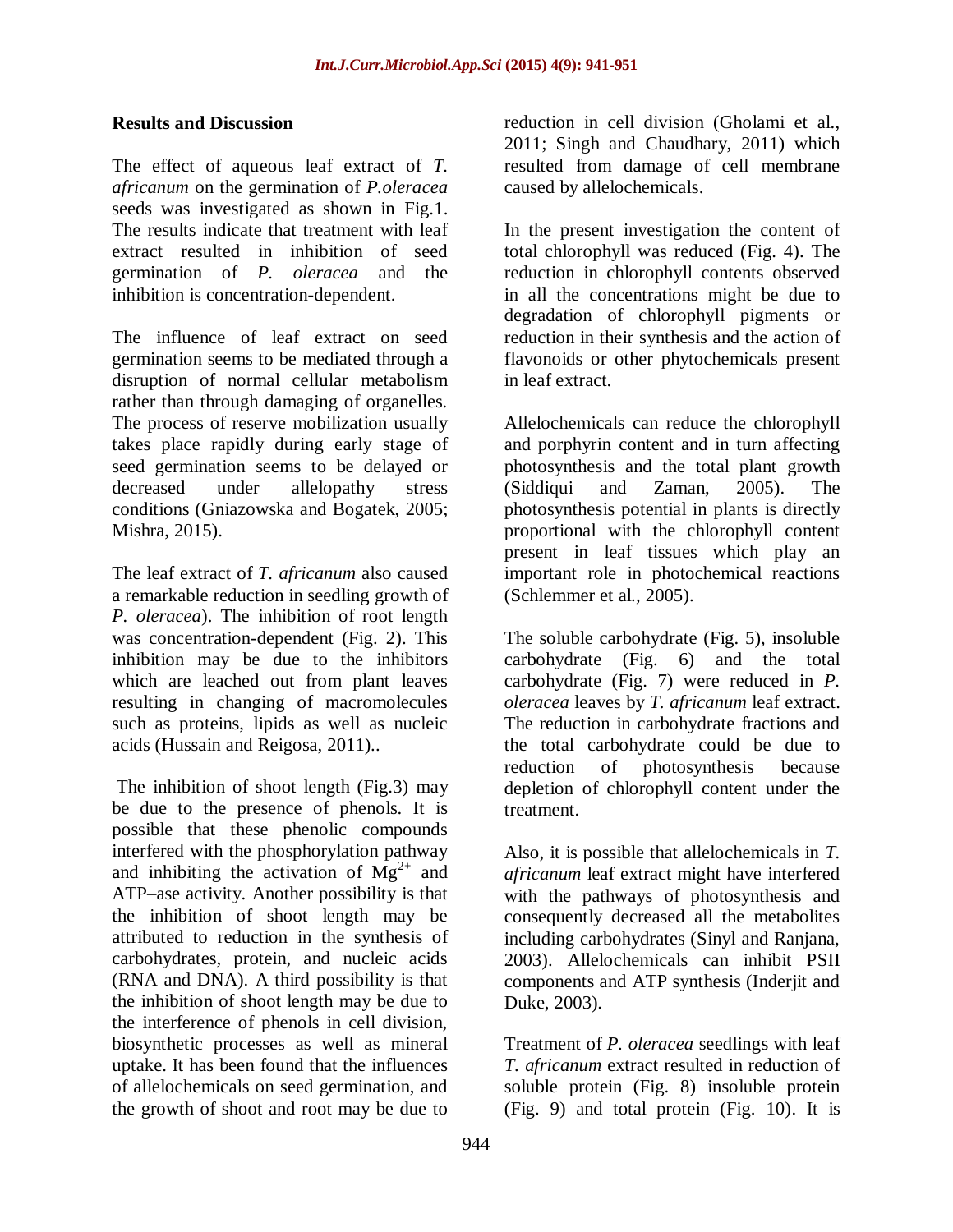possible that the phenolic compounds in leaf extract *T. africanum* may reduce the incorporation of certain amino acids into

proteins and thus reduced the rate of protein synthesis.



**Fig.1** Effect of aqueous leaf extract of *T. africanum* on seed germination of *P. oleracea*



**Fig.2** Effect of aqueous leaf extract of *T. africanum* on root length of *P. oleracea*



**Fig.3** Effect of aqueous leaf extract of *T. africanum* on shoot length of *P. oleracea*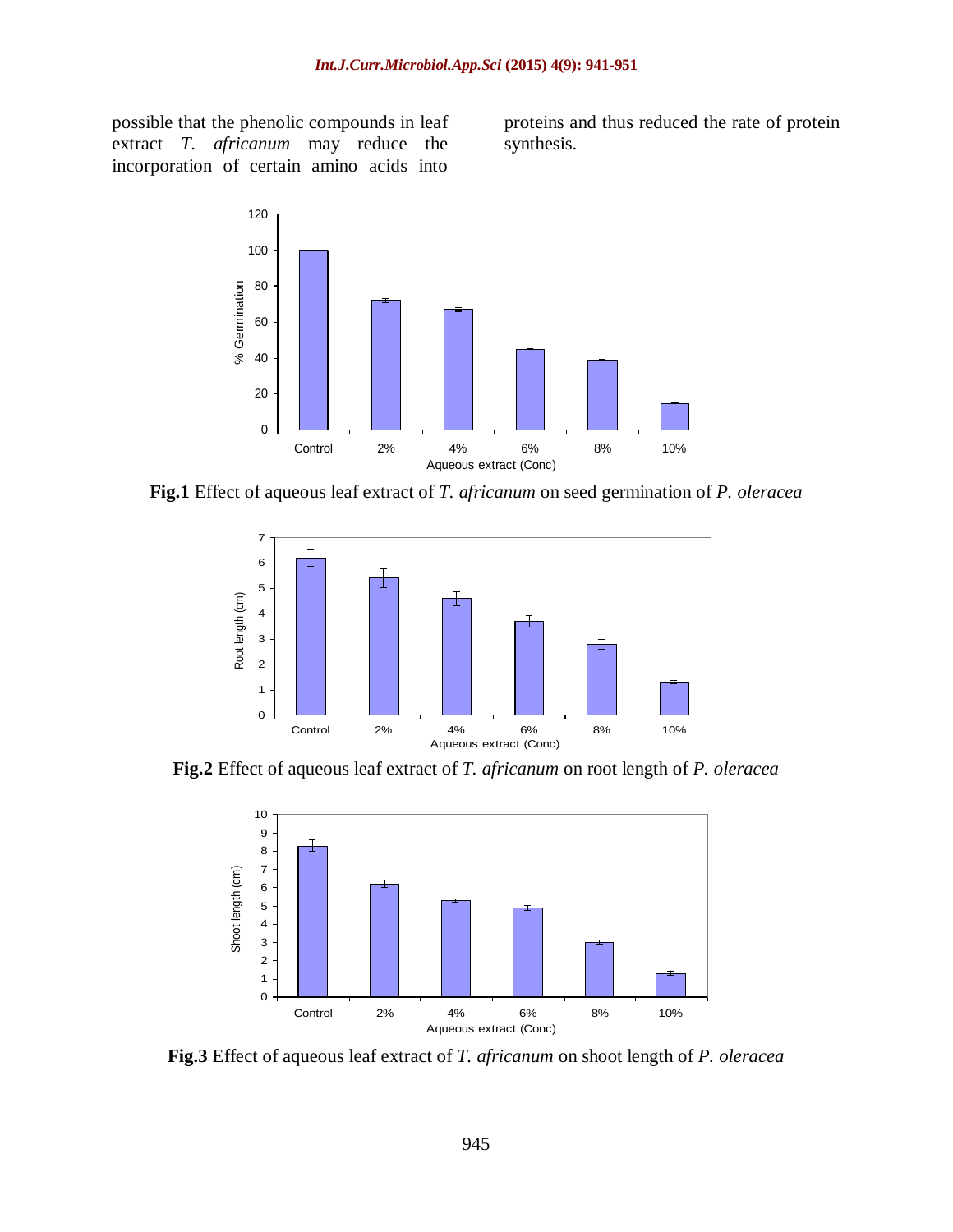

**Fig.4** Effect of aqueous leaf extract of *T. africanum* on total Chl. of *P. oleracea.*



**Fig.5** Effect of aqueous leaf extract of *T. africanum*on soluble carbohydrate of *P. oleracea.*



**Fig.6** Effect of aqueous leaf extract of *T. africanum* on insoluble carbohydrate of *P. oleracea*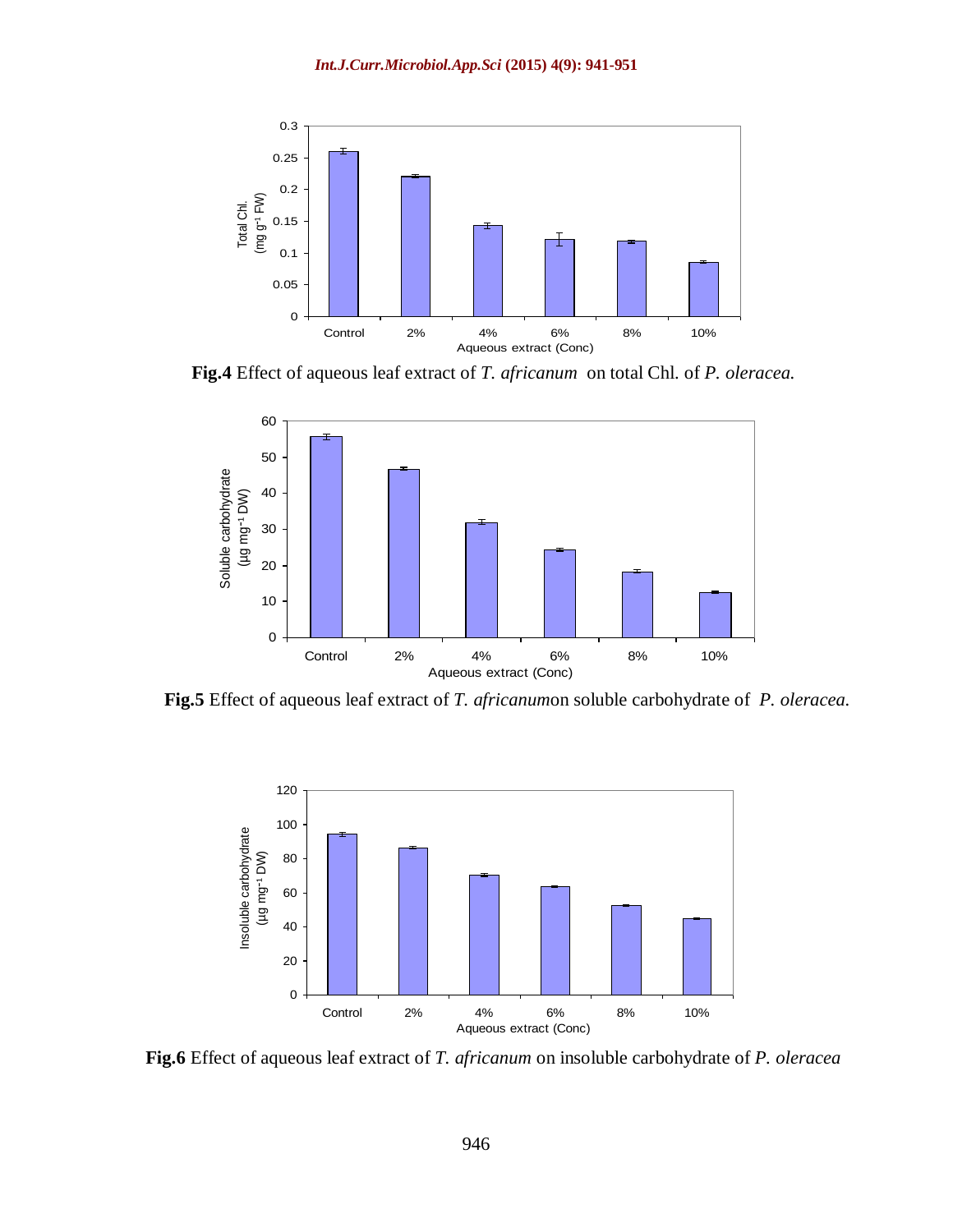

**Fig.7** Effect of aqueous leaf extract of *T. africanum* on total carbohydrate of *P. oleracea*



**Fig.8** Effect of aqueous leaf extract of *T. africanum* on soluble protein of *P. oleracea*



**Fig.9** Effect of aqueous leaf extract of *T. africanum* on insoluble protein of *P. oleracea*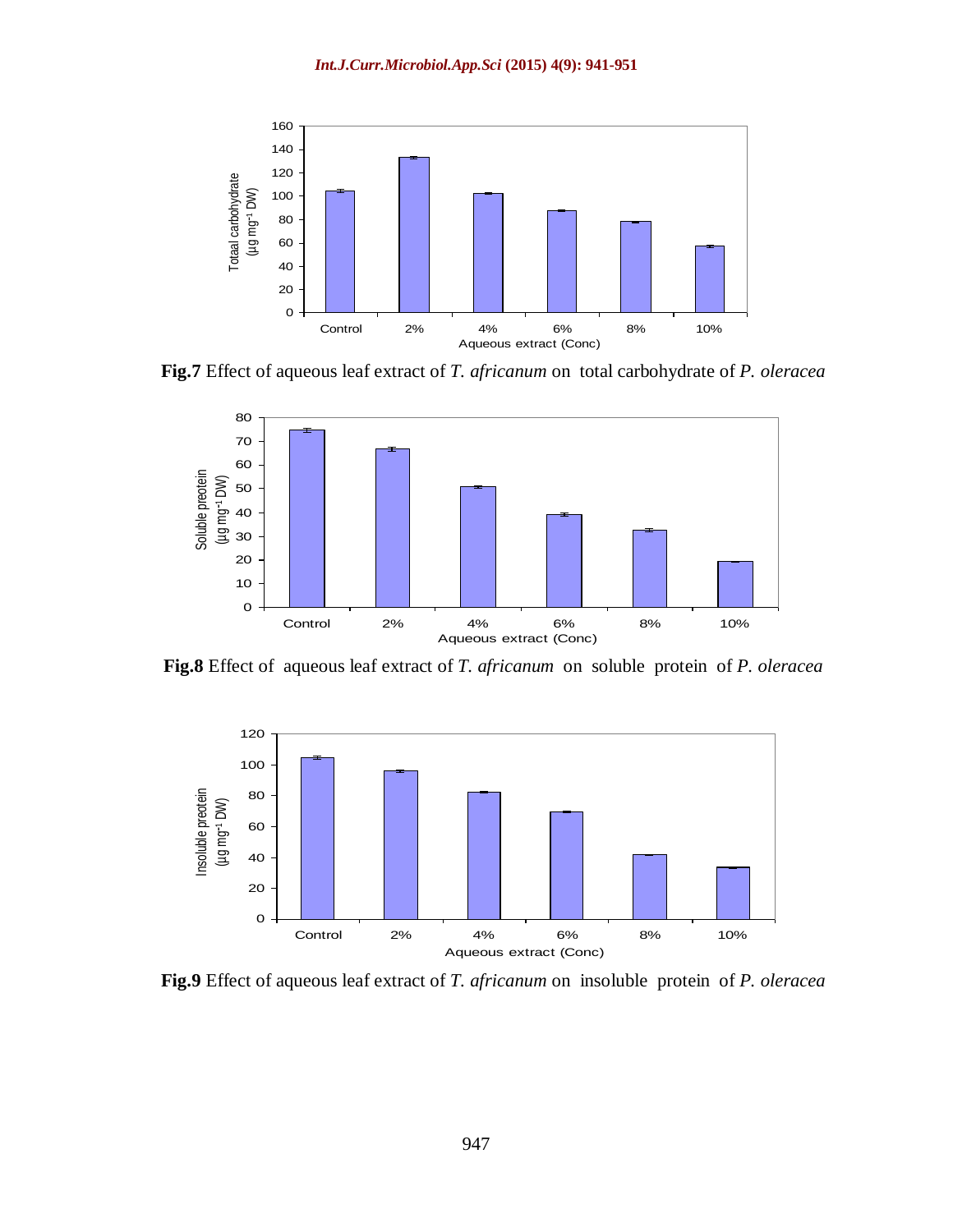

**Fig.10** Effect of aqueous leaf extract of *T. africanum* on total protein of *P. oleracea*



**Fig.11** Effect of aqueous leaf extract of *T. africanum* on ATP-ase activity



**Fig.12** Effect of aqueous leaf extract of *T. africanum* on NADH oxidase in leaves of *P. oleracea*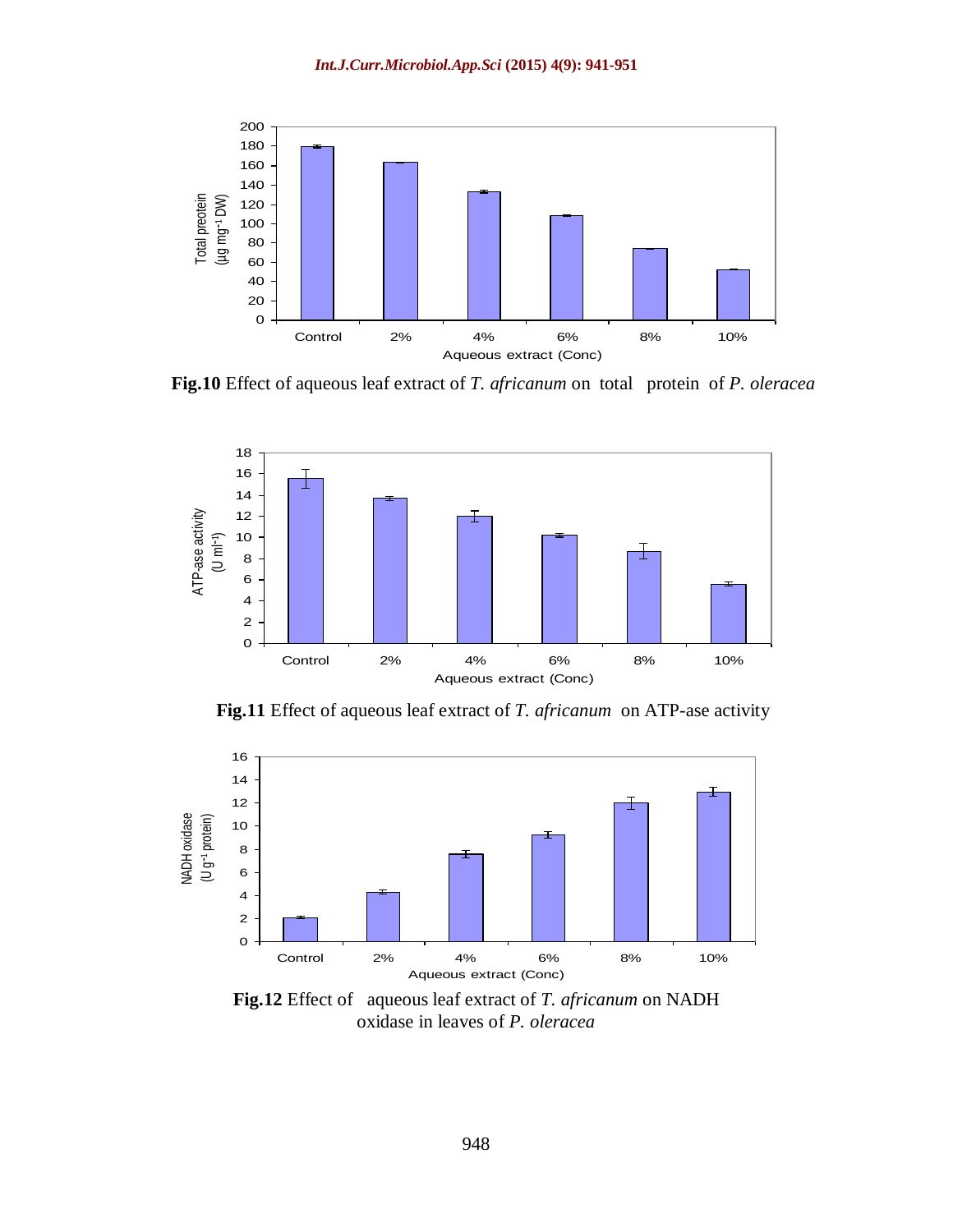

**Fig.13** Effect of aqueous leaf extract of *T. africanum* on  $H_2O_2$  concentrations of leaves of *P. oleracea*

The results indicate a reduction in ATP–ase activity in root of *P. oleracea* (Fig. 11) is concentration – dependent. ATP–ase is responsible for generation of proton electrochemical gradient (Michelet and Bountry, 1995). Thus, it indicates the driving force for the uptake, efflux of ions and metabolites across the plasma membrane (Palmgren, 2001).

ATP-ase inhibition by leaf extract possibly leads to reduction of mineral and water uptake by roots. This affect the essential plant functions such as photosynthesis and consequently reduction of growth.

The present results show an increase in H2O<sup>2</sup> content (Fig 12) in *P. oleracea* leaves under the present treatment. This increase in NADH-oxidase activity is associated with the increase in  $H_2O_2$  content activity (Fig. 13).

The increase in  $H_2O_2$  may be attributed to the resulting reactive oxygen species (ROS) by allelochemicals (El-Shora et al., 2004). The increase in NADH-oxidase activity may cause production of superoxide radical which is harmful kind of ROS (Ding et al., 2007).  $H_2O_2$  causes substantial damage to plants by destruction of proteins, lipids and

nucleic acids (Collen and Pedersen, 1996). The production of  $H_2O_2$  as a result of using oxygen as electron acceptor in respiration and photosynthesis is therefore potentially detrimental to the plant.  $H_2O_2$  disturbs photosynthesis by inhibiting a number of enzymes in the Calvin cycle such as fructose bisphosphatase, ribulose phosphatekinase, and ribulose bisphosphate carboxylase/ oxygenase (Rubisco) (Badger et al., 1980; Tanaka et al., 1982; El-Shora, 2003).

In conclusion, treatment of *P. oleracea* seedlings with leaf extract of *T. africanum* led to reduction in germination percentage. Also, the other criteria of growth were reduced. Therefore, the results suggest using the aqueous leaf extract of *T*. *africanum* as bio-herbicide to control weeds such as *P. oleracea*.

#### **References**

- Alexieva, V., Sergiev, I., Mapelli, S. and Karanov, E. 2001.The effect of drought and ultraviolet radiation on growth and stress markers in pea and wheat. Plant Cell Environ. 24: 1337-1344.
- Badger, M.R., Andrews, T., Canvin, D.T and Lorimer, G.H. 1980. Interaction of hydrogen peroxide with ribulose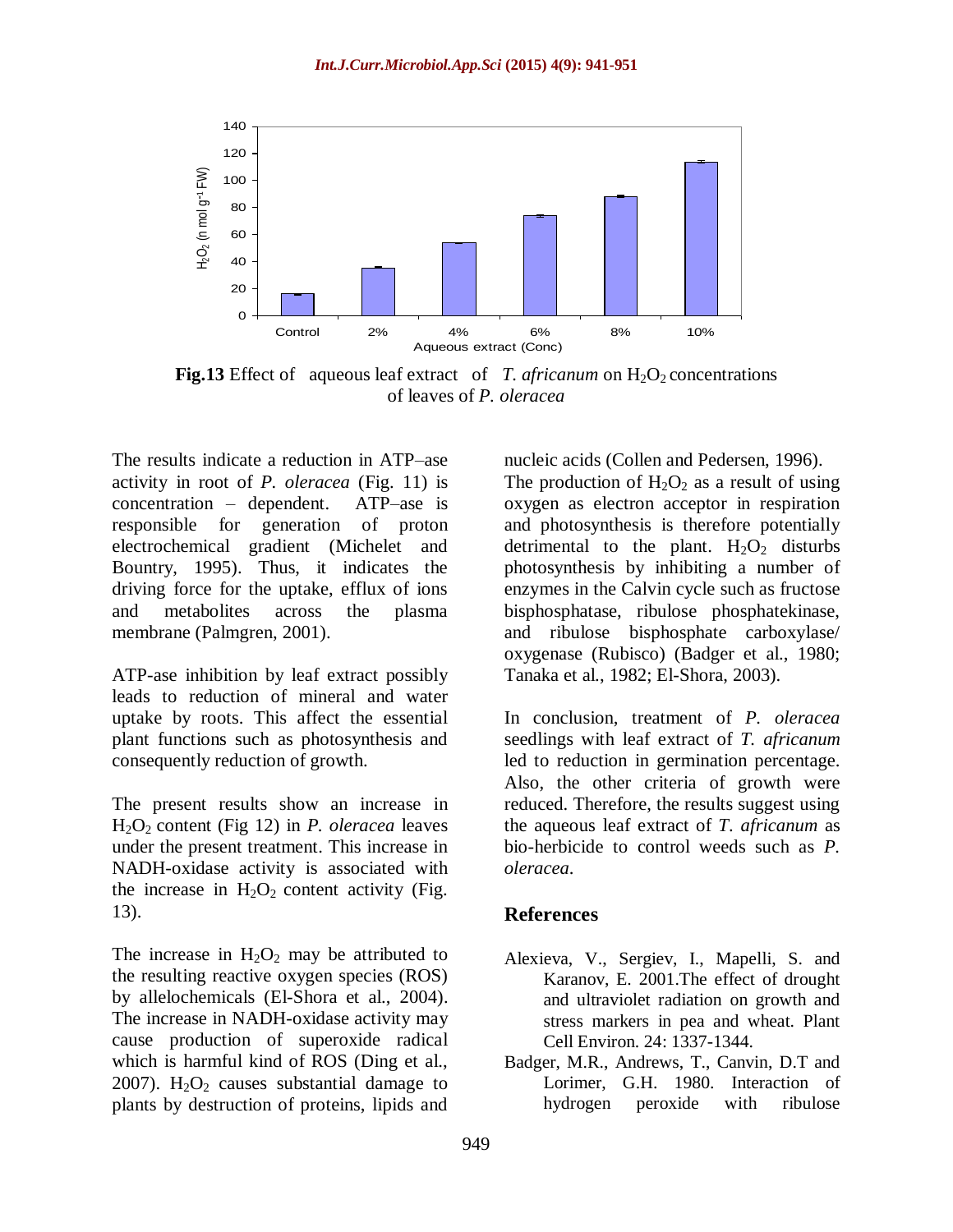bisphosphate carboxylase/oxygenase. J. Biol Chem.255: 7870-7875.

- Bradford, M. 1976. A rapid and sensitive method for the quantitation of microgram quantities of protein utilizing the principle of protein-dye binding. Anal., Biochem.72: 248-254.
- Collen, J., and Pedersen, M. 1996. Production, scavenging and toxicity of hydrogen peroxide in the green seaweed *Ulva rigida*. Eur. J. Phycol. 31: 265-271.
- Ding, J., Sun, Y., Xiao, Shi, K., Zhou, Y. and Yu, J. 2007. Physiological basis of different allelopathic reactions of cucumber and figleaf gourd plants to cinnamic acid. J. Exp. Bot. 56: 3765- 3773.
- Einhellig FA. 1995. Mechanisms of action of allelochemicals in allelopathy. In: Inderjit, Dakshini KM, Einhellig FA, editors. Allelopathy, Organisms, processes, and applications (ACS Symposium Series 582) Washington, DC: American Chemical Society;pp. 96– 116.
- El-Shora, H.M. 1993. Biochemical studies on phosphoenol pyruvate carboxylase extracts from tubers of *Solanum tuberosum*. Bull. Fac. Sci. Zag. Univ. 15: 95-121.
- EL-Shora, H. M. 2003. Activities of antioxidative enzymes and senescence in detached *Cucurbita pepo* leaves under Cu and oxidative stress by  $H_2O_2$ . *Moscow Univ. Chem. Bulletin*, Vol. 44: 66-71.
- El-Shora, H. M., Abo-Kassem, E. M., Youssef, M. M. 2004.The toxic effects of cadmium and copper on the antioxidative enzymes and lipid peroxidation in marrow roots. Mans. Sci. Bull. 30: 127- 140.
- El-Shora, H.M. and El-Naqeeb, L.A.2014. Induction and biochemical characterization of *Cicer arietinum* glutaminase. Journal of Environmental Science, Mansoura University, Egypt. 43: 527-537
- El-Shora, HM and AbdEl-Gwad. 2014.

Evaluation of allelopathic potential of *Rumex dentatus* root extract and allelochemicals *on Cicer arietinum*. [Journal of stress Physiology &](http://cyberleninka.ru/journal/n/journal-of-stress-physiology-biochemistry) [Biochemistry.](http://cyberleninka.ru/journal/n/journal-of-stress-physiology-biochemistry) 10:167-180.

- El-Shora, H M and Abd El-Gawad. 2015. Physiological and biochemical responses of *Cucurbita pepo* L. mediated by *Portulaca oleracea* L. allelopathy. [Fresenius Environmental Bulletin.](http://www.researchgate.net/journal/1018-4619_Fresenius_Environmental_Bulletin) 24:386 - 393.
- El-Shora, H.M. and Abd El-Gawad, A M. 2015. Response of *Cicer arietinum* L. to Allelopathic Effect of *Portulaca oleracea* L. Root Extract. Phyton (In Press).
- El-Shora, H.M. and Abd El-Gawad, A M. 2015. Evaluation of Allelopathic Effect of White Lupin (*Lupinus termis* L.) Leaf Extract on the Biochemical Dynamics of Common Purslane (*Portulaca oleracea* L.). Egyptian Journal of Botany (In Press).
- Elisanate, F., Tarimo, M.T. and Ndakidemi, A. 2013. Allelopathic effect of seed and leaf chlorophyll content, shoot and root elongation of *Cenchrus ciliaris* and *Neonotoni cawighii*. American J. of Plant Sci. 4: 2332-2339.
- Falea, D.R. 1951. The assimilation and degradation of carbohydrates of yeast cells. J. Biol. Chem. 193: 113-118.
- Gholami, B.A., Faravani, M. and Kashi, M. 2011. Allelopathic effects of aqueous extract from *Artemisia kopetdaghensis* and *Satureja hortensison* growth and seed germination of weeds. J. Applied Environ. and Biol. Sci. 9: 283-290.
- Gniagowska, A. and Bogatek, R. 2005. Allelopathic interaction between plants. Muti site action of allelochemicals. Acta.Physiol. Plant . 27: 395 – 407.
- Gomaa, N.H., Hassan, M.O., Fahmy, G.M., Gonzalez, L., Hammouda, O. and Atteya, A.M. 2014. Allelopathic effects of *Sonchus oleraceous* L. on the germination and seedlings growth of crop and weed species. Acta Bot. Bras.  $28 \cdot 408 - 416$